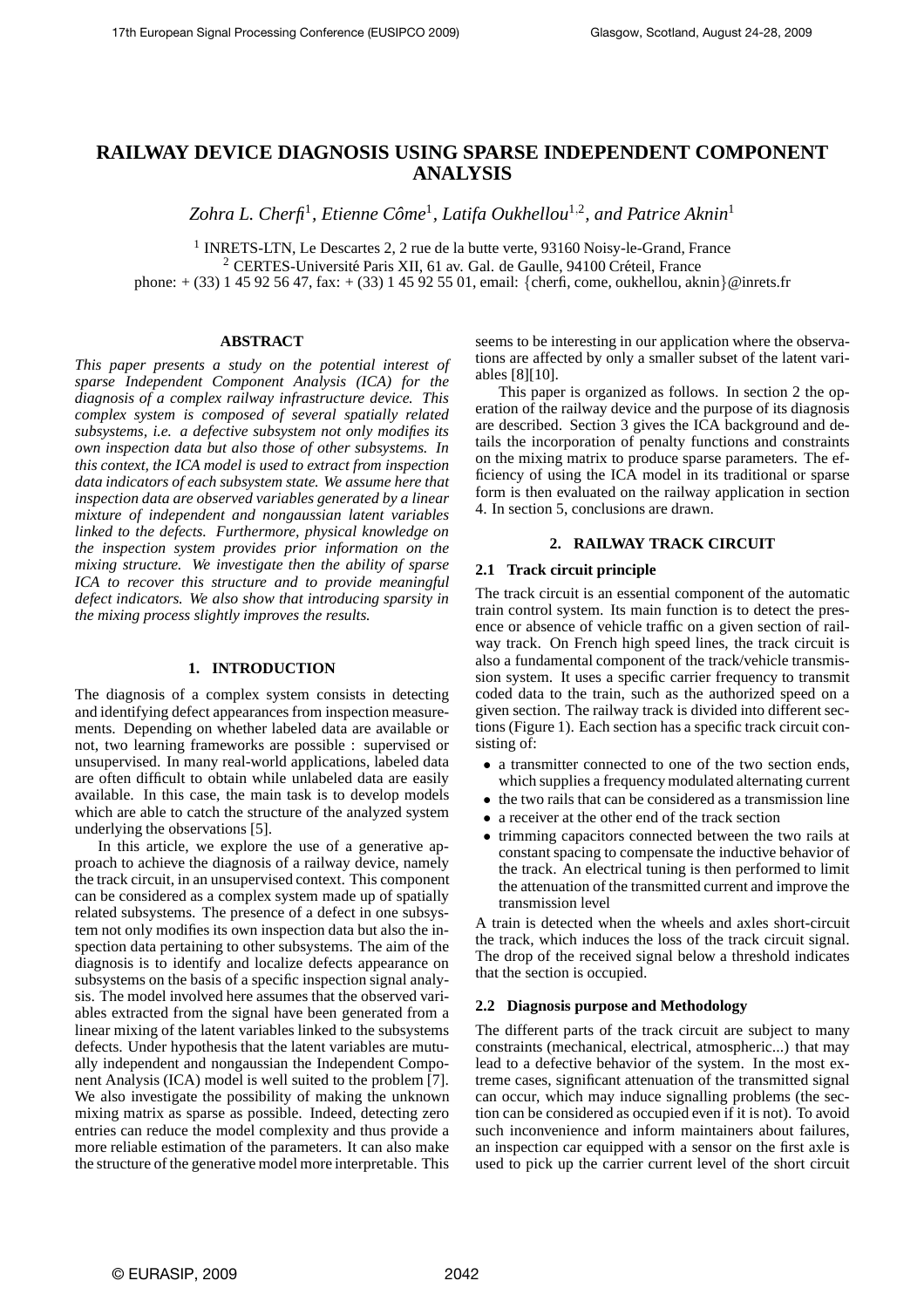

Figure 1: Track circuit representation and inspection signal without defect and with a defective 9*th* capacitor.

current (Icc, see Figure 1). This signal is recorded at each position of the train while the track is shunted by the inspection train itself. In this paper, we focus on defects that affect trimming capacitors. Figure 1 shows examples of denoised inspection signals along a 2000m track circuit. One of them corresponds to an absence of defect, while the others correspond to a defective 9*th* capacitor. The diagnosis system is aimed at detecting the operating mode of the track circuit by analyzing the measurement signal (Icc) which is closely linked to electrical trimming capacitor characteristics.

The proposed method is based on the following observations:

- the inspection signal has a specific structure, which is a succession of local arches that can be approximated by quadratic polynomials
- the trimming capacitors have a spatial relationship between them, i.e. the presence of a defect in a trimming capacitor only affects the signal between the defect and the receiver leaving the signal upstream unchanged (see Figure 1)

In the proposed method, the track circuit is considered as a global system Σ made up of a series of *N* subsystems *S*1,...,*S<sup>N</sup>* that correspond to the *N* trimming capacitors. A defect on one subsystem  $S_i$  is represented by a continuous value of the capacitance parameter  $c_i$ . A generative model can be built where the latent variables  $c_i$  for  $i = 1..N$  are the capacitances of trimming capacitors and the observed variables  $d_i$  for  $i = 1..N$  are extracted by approximating each arch of the inspection signal (Icc) by a quadratic polynomial  $\alpha_i x^2 + \beta_i x + \gamma_i$ . Because of the continuity between arches, each observed variable  $d_i$  is only described by two coefficients of the local polynomial  $(\beta_i, \gamma_i)$  and the whole measurement signal is thus described by a total of 2*N* coefficients. This kind of model is useful because its structure can take advantage of the prior knowledge on the spatial relationship between subsystems.

Assuming a linear relationship between observed and latent variables (Figure 2), the generative model could be described by:

$$
\mathbf{d} = A \cdot \mathbf{c} \tag{1}
$$

where  $\mathbf{d} = (d_1, d_2, ..., d_N)^t$  is the vector of observed variables,  $\mathbf{c} = (c_1, c_2, \dots, c_N)^t$  is the vector of independent latent vari-



Figure 2: Generative graphical model

ables,  $(y^t)$  stands for the matrix transpose operator and *A* is a matrix with a sparse structure that transcribes the spatial dependencies of the model.

Considering the previous problem as a blind source separation problem, the ICA model can be used to estimate the mixing matrix *A* and thereby to recover the latent components (sources)  $c_1, c_2, ..., c_N$  from the observed variables alone. Moreover, ICA with a sparse mixing matrix can also be considered to take account of prior information on the mixing process. In this way, the connections between the observed and recovered variables can be closely linked to the physical behavior of the system.

# **3. INDEPENDENT COMPONENT ANALYSIS**

#### **3.1 Independent Component Analysis principle**

The classic version of the ICA model can be expressed as in equation (1) with the assumption that the latent variables are nongaussian and mutually independent [7]. The problem consists of estimating both the mixing matrix and the realizations of the latent variables from the obseved variables alone. Note that, we assume here that the number of latent variables is equal to the number of the observed variables. The estimation of the model can be done by maximizing the log-likelihood, which thanks to the independance assumption takes the following form [7, p. 204]:

$$
\mathcal{L}(A) = -T \log(|\text{det}A|) + \sum_{k=1}^{T} \sum_{i=1}^{N} \log p_i [(A^{-1} \mathbf{d}_k)_i]
$$
 (2)

where  $T$  denotes the number of samples and  $p_i$  is the density of source *i*. The estimation of the mixing matrix *A* can be done thanks to gradient ascent algorithms [2]. The natural gradient is well suited to this problem [1]. In this case, the update rule for *A* takes the following form:

$$
\triangle A \propto A \left( E \{ \psi(\mathbf{c}) \mathbf{c}^t \} - I \right) \tag{3}
$$

where  $E$  stands for empirical expectation,  $I$  is the identity matrix, **c** is the current estimate of the sources  $\mathbf{c} = A^{-1}\mathbf{d}$  and ′

$$
\psi(\mathbf{c}) = (\psi_1(c_1), ..., \psi_N(c_N))^t
$$
 with  $\psi_i(c_i) = -\frac{p_i(c_i)}{p_i(c_i)}$ .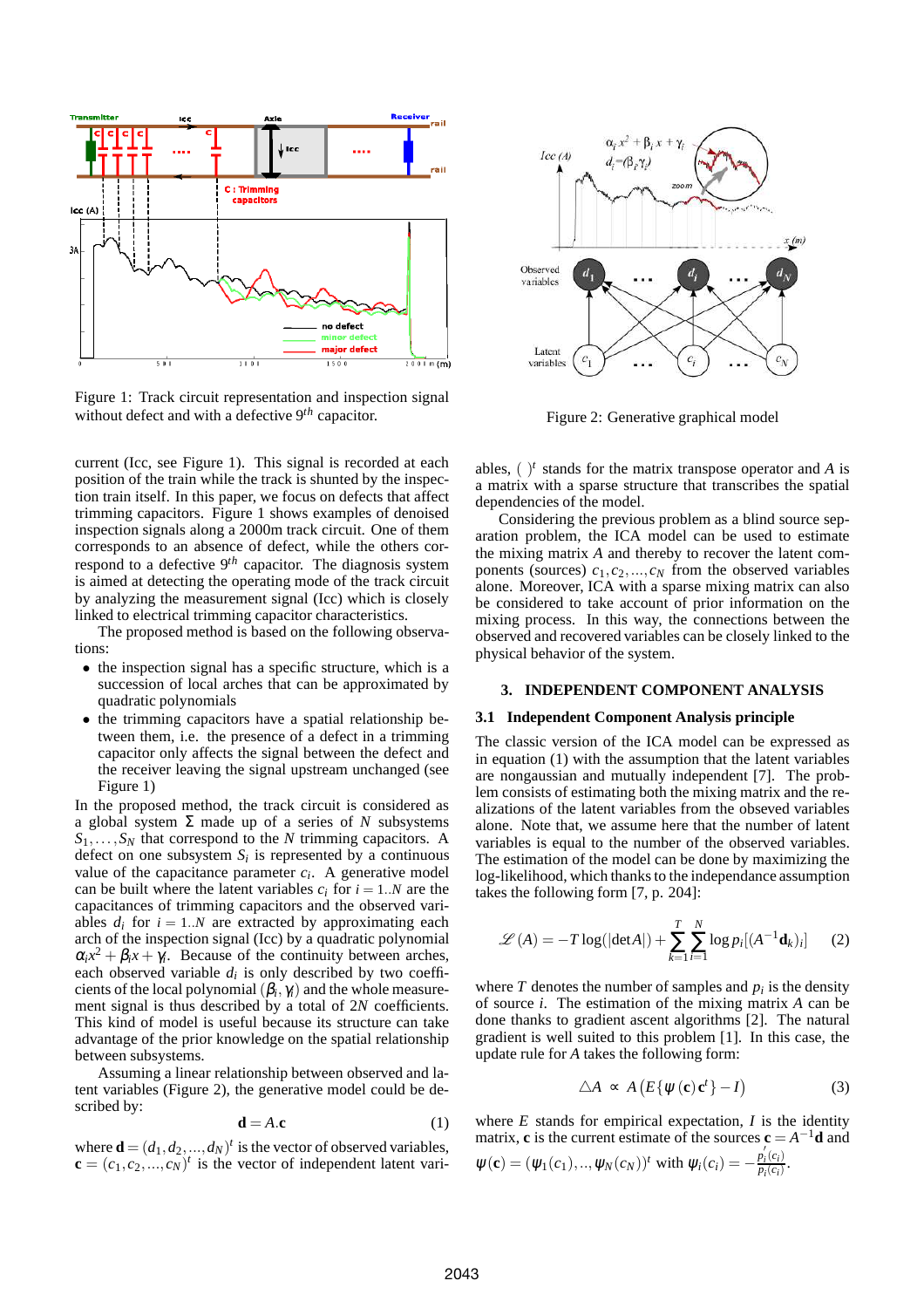The densities *p<sup>i</sup>* can be adapted online to extract both *supergaussian* and *subgaussian* sources. In our experiments, this was done by using the function  $\psi_i(c_i) = -2 \tanh(c_i)$  for *supergaussian* sources and the function  $\psi_i(c_i) = \tanh(c_i) - c_i$ for *subgaussian* sources. The choice between the two functions, is made by computing the nonpolynomial moment:  $E\{-tanh(c_i)c_i + (1 - \tanh(c_i)^2)\}$ . If this nonpolynomial moment is positive the source is supposed to be *supergaussian* otherwise it is supposed to be *subgaussian* [7, p. 205- 210].

# **3.2 ICA with sparse mixing matrix**

#### *3.2.1 Constraints on the mixing matrix*

In many real-world applications, the structure of the problem supplies a prior knowledge on the mixing process that can be interesting to introduce in the model estimation. The mixing matrix can be constrained to a specific form in order to take account of this kind of prior. In our application, as there is no influence between a trimming capacitor operating mode and inspection data related to subsytems located upstream, some elements of the mixing matrix can be constrained to be null. In this case, the estimation problem of the ICA model has to be reformulated in order to take account of conditional independencies of some sources given some observed variables. It is shown in [3] that making this kind of hypothesis constraints the form of the mixing matrix to be as:

$$
\mathbf{d}_i \perp \!\!\!\perp \mathbf{c}_j \Leftrightarrow a_{ij} = 0 \tag{4}
$$

where  $\mathbf{d}_i \perp \mathbf{c}_j$  means that the latent variable  $\mathbf{c}_i$  doesn't influence the observed variable **d***<sup>i</sup>* .

The maximization of the log-likelihood under these constraints is done by considering only the gradient of the nonzero coefficients. The initialization and the natural gradient update rule of *A* become then:

$$
A^{(0)} = M \cdot A^{(0)} \tag{5}
$$

$$
\triangle A_{Ct} \propto M \cdot A \left( E \{ \psi(\mathbf{c}) \mathbf{c}^t \} - I \right) \tag{6}
$$

where • stands for the entrywise product and *M* is a binary matrix with elements:

$$
m_{ij} = \begin{cases} 0 & \text{if } \mathbf{d}_i \perp \mathbf{c}_j \\ 1 & \text{else} \end{cases}
$$
 (7)

### *3.2.2 Penalized mixing matrix*

In [8], sparse priors are introduced in the basic model to penalize mixing matrix with a large number of significantly non-zero parameters. Sparsity can also be achieved by applying certain penalty functions to the mixing parameters as in linear regression problems [9][10]. Different functions globally expressed as  $P_{\lambda}(a)$  can be used as penalties, where  $P_{\lambda}$ is a penalty function and  $\lambda$  the degree to which the penalty influences the solution. The following table (Table 1) gives the expression of three penalty functions used in the experiments: the  $L_1$ , the  $L_2$  and the Smoothly Clipped Absolute Deviation (*SCAD*) penalties [4].

The sparse mixing matrix is then simply derived from the log-likelihood together with the penalty as the objective function [4]:

$$
\mathcal{L}_P = \frac{1}{T} \left( \mathcal{L}(A) \right) - \sum_{i,j=1}^{N} P_{\lambda}(a_{ij})
$$
 (8)

Table 1: Expression of the penalty functions *P*<sup>λ</sup>

| <b>Penalty</b>        |                                                                                                     |                                                                                        |
|-----------------------|-----------------------------------------------------------------------------------------------------|----------------------------------------------------------------------------------------|
|                       | $\lambda  a$                                                                                        |                                                                                        |
|                       |                                                                                                     |                                                                                        |
| $SCAD_{(\alpha > 2)}$ | $\lambda  a $<br>$-(a^2-2\alpha\lambda a +\lambda^2)$<br>$[2(\alpha-1)]$<br>$(\alpha+1)\lambda^2/2$ | $ a  < \lambda$ ,<br>$\lambda <  a  \leq \alpha \lambda$ ,<br>$ a  > \alpha \lambda$ . |

The corresponding natural gradient learning rule for *A* is obtained as:

$$
\triangle A_{Pen} \propto A \left( E \{ \psi(\mathbf{c}) \mathbf{c}^t \} - I - A^t [P'_\lambda(a_{ij})] \right) \tag{9}
$$

where  $[P'_{\lambda}(a_{ij})]$  denotes the matrix whose  $(i, j)^{th}$  element is  $P_{\lambda}^{'}\left(a_{ij}\right).$ 

# **4. RESULTS**

To assess the performance of the different approachs, we use a simulated database where the information about sources (latent variables) is available. We considered a track circuit of  $N = 19$  subsystems (or capacitors) and a database of 2500 noisy signals with different values of the capacitance of each capacitor. 1000 signals were used for the training phase while the 1500 others were reserved for the test phase. At the end, the aim was to recover *N* latent variables from 2*N* observed ones (2 coefficients per signal arch). To conserve the specific spatial structure of the mixing process, the dimensionality reduction on the observation matrix using a principal component analysis was kept out. We chose to extract 2*N* latent variables and to keep the *N* most strongly correlated with the variables of interest, the *N* others being considered as noise. The right order of the estimated variables is deduced according to the obtained correlations.

The experiments were designed to illustrate the efficiency of the ICA method to achieve the diagnosis task and also to quantify the influence of introducing sparsity in the mixing process. Basic and sparse ICA models using natural gradient-based algorithm were thus performed on the observation matrix. For the penalized model, the penalties described in Table 1 were used (*SCAD* parameters was chosen as suggested in [4]). The results of the different settings were quantified through the correlation between the true sources (capacitances) and their estimates calculated on the test set, and by checking the mixing matrix structure.

Figure 3 shows the results of the algorithm using the traditional ICA model and the penalized one with  $L_2$  penalty (for a  $\lambda = 4$ ). Obviously, the correlations between the estimated sources and the true capacitances (after permutation) are stronger in the penalized case. As expected, the estimated mixing matrix shown seems to be block lower triangular, which validates the spatial relationship between the system variables. One can observe that the mixing structure is more legible when applying penalty in the ICA model.

However, a more accurate quantification of the benefits of penalized ICA needs a suitable choice of the regularization parameter  $\lambda$ . Different computations on the test set according to a variable  $\lambda = 0...25$  were then achieved for the different penalties. Note that the case  $\lambda = 0$  illustrates the performances of the traditional ICA model (without any penalty).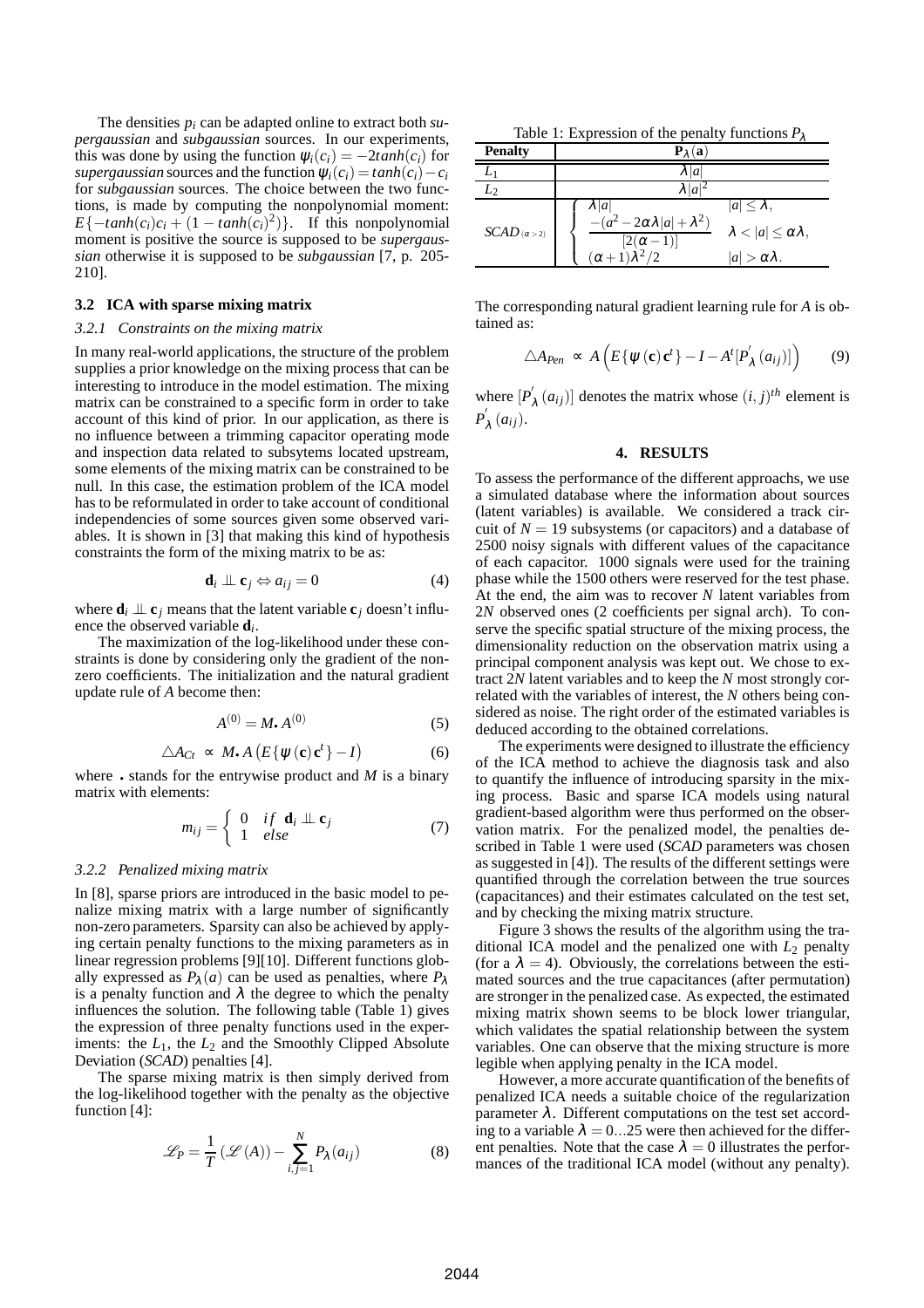

Figure 3: Absolute value of the correlations between estimated latent variables and true capacitances computed on the test set using the traditional ICA model (a) and the penalized model (b), and absolute value of the estimated mixing matrix computed on the test set using the traditional ICA model (c) and the penalized model (d).

As shown in Figure 4(a), the values of the mean correlation between the estimated and the true sources increases when the regularization parameter  $\lambda$  increases. The decreasing is expected for too large values of  $\lambda$  because the data is then neglected and only the penalized term is taken into account. A suitable value of <sup>λ</sup> should be chosen equal to 8 for *L*<sup>1</sup> penalty, 10 for SCAD penalty, while the *L*<sup>2</sup> penalty seems to be more effecient than the others for a lower  $\lambda$  value ( $\lambda = 4$ ).

We also used a measure of sparsity to evaluate the consistency of the structure obtained on the estimated mixing matrix knowing the structure implied by the prior knowledge. This sparsity measure is proposed in [6] to quantify the so called energy contained into the components of a vector. We adapted this measure to the mixing matrix in order to evaluate its sparsity:

$$
sparsity(A) = \frac{\sqrt{N \times 2N} - (\sum |a_{ij}|) / \sqrt{\sum a_{ij}^2}}{\sqrt{N \times 2N} - 1}
$$
 (10)

This measure is equal to one if and only if *A* contains only a single non-zero component, and takes a value of zero if all components are equal (up to signs). In the ICA with mixing constraints, half of the mixing matrix elements are zero and the mean sparsity measure estimated on 30 runs is equal to 0.5. For the penalized ICA, Figure 4(b) displays the sparsity measure as a function of the regularization parameter  $\lambda$ . In this case, the sparsity increases with the value of  $\lambda$ . A suitable choice of the parameter  $\lambda$  is thus given by the mean correlation between estimated and real sources rather than the sparsity.

We also compared the results of penalized ICA estima-

tion with respect to one element  $(a_{1,17})$  of *A* expected to be null thanks to prior information. Figure 4(c) shows the mean estimate of the entry  $a_{1,17}$  of *A* for each  $\lambda$  value over 30 runs of the algorithm. According to all previous observations, we can see that from a certain  $\lambda$  value, the last three methods perform better than traditional ICA and provide a more stable estimate.



Figure 4: Mean correlation between the true capacitances and the estimated ones over 30 runs at different  $\lambda$  values (a). Mean sparsity measure as function of the regularization parameter  $\lambda$  over 30 runs (b). The estimate of the entry  $a_{1,17}$ for different  $\lambda$ . The error bars denotes the standard deviation of the results over 30 runs (c).

A representation of the penalization impact for an appropriate choice of the penalty function and the  $\lambda$  value is summerized in Table 2. The correlations  $(r_{\hat{c}_i, c_i})$  between each real source and its estimate are computed from the traditional ICA model, the ICA with constraints on the mixing matrix and the penalized ICA ( $L_2$  penalty with  $\lambda = 4$ ). For each source, the mean of the absolute value of the correlations over 30 runs is given in the table. Taking into account that only the correlations higher than 0.7 are meaningful, the basic ICA allows us to recover 10 capacitances while, the ICA with constraints allows us to recover 13 capacitances and the penalized ICA 15 capacitances. Clearly, the sparse ICA models improve efficiently the estimation of the sources that are not detected by the traditional ICA model. The model with penalty provides better results than the others which could be explained by the fact that the part of the mixing matrix considered as noise is also penalized and thus less influences the estimation of the model.

## **5. CONCLUSION**

We have investigated in this paper the possibility of using ICA model for a railway infrastructure component diagnosis. The proposed approach aims at recovering the latent variables linked to the defects from their linear observed mix